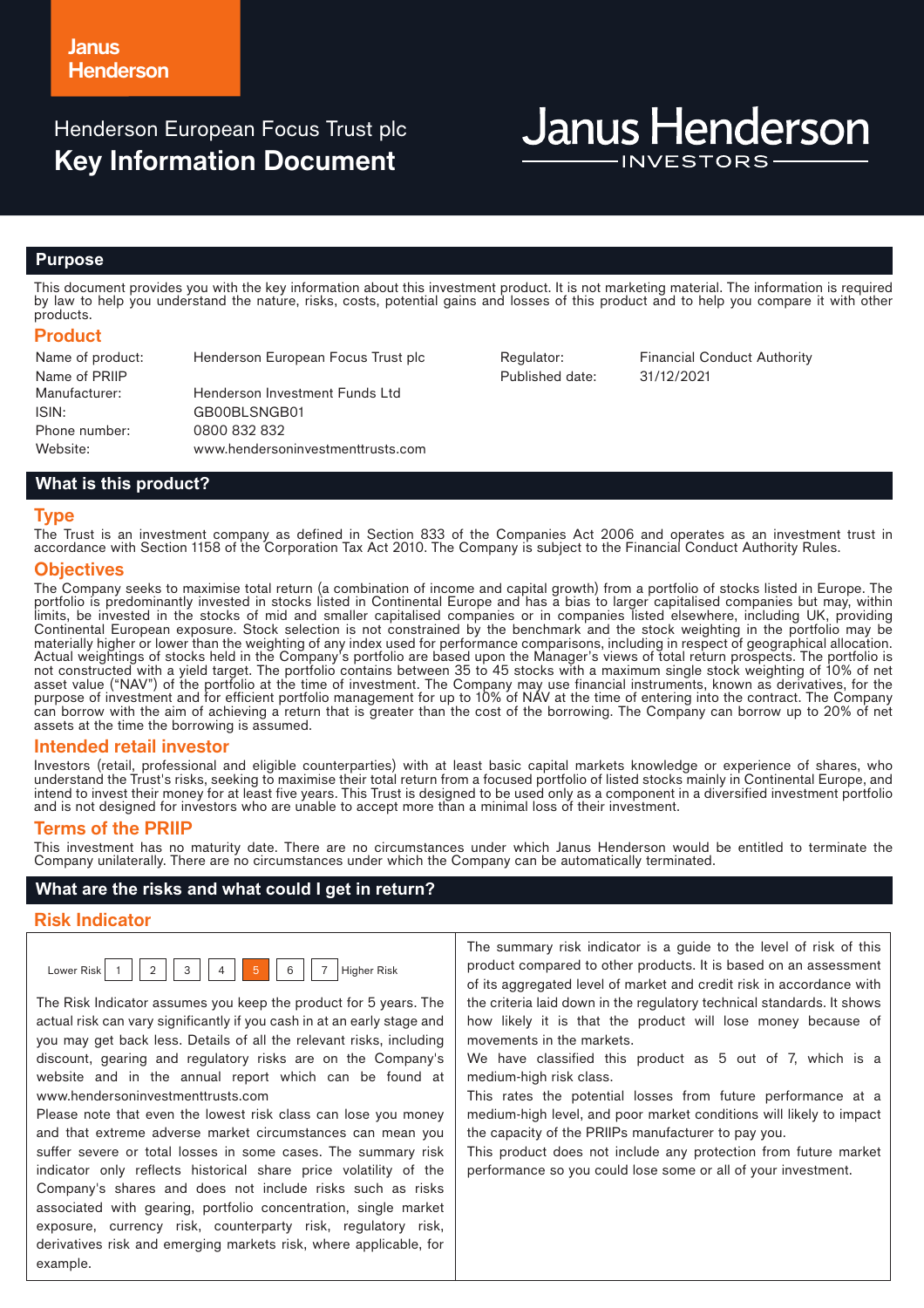# Janus Henderson **INVESTORS**

# **Performance Scenarios**

| Investment £10,000     |                                     |            |            |            |
|------------------------|-------------------------------------|------------|------------|------------|
| <b>Scenarios</b>       |                                     | 1 year     | 3 years    | 5 years    |
| <b>Stress scenario</b> | What you might get back after costs | £1,925.56  | £3,871.31  | £2,803.59  |
|                        | Average return each year            | $-80.74%$  | $-27.12\%$ | $-22.46%$  |
| Unfavourable scenario  | What you might get back after costs | £8,216.42  | £7,838.41  | £7,957.99  |
|                        | Average return each year            | $-17.84%$  | $-7.80\%$  | $-4.47%$   |
| Moderate scenario      | What you might get back after costs | £10,799.99 | £12,579.97 | £14,653.30 |
|                        | Average return each year            | 8.00%      | 7.95%      | 7.94%      |
| Favourable scenario    | What you might get back after costs | £14,164.27 | £20,144.69 | £26,921.37 |
|                        | Average return each year            | 41.64%     | 26.30%     | 21.90%     |

This table shows the money you could get back over the next 5 years, under different scenarios, assuming that you invest £10,000 for 5 years.

The scenarios are calculated on historical share price total return performance figures from the last 5 years when markets have been particularly strong and might not be replicated in the future. When there has been steady and consistent growth over the relevant period of time it can make the performance scenarios look overly optimistic; past performance is not a guide to future performance and future returns could be significantly different from those shown. The returns shown are produced by applying a prescribed formula to the Trust's returns over the last five years. They are not intended to show that the past performance of the Trust is expected to continue or to indicate which scenario is most likely over the time periods shown. The stress scenario outcome, which is calculated using a prescribed formula based on the Trust's worst performing days over the last 5 years, shows what you may have got back in extreme market circumstances but does not take into account the scenario where the share price of the investment falls to zero and your maximum loss would be the full amount of your investment.

The scenarios shown illustrate how your investment could perform. You can compare them with the scenarios of other products.

The scenarios presented are an estimate of future performance based on evidence from the past and are not an exact indicator. What you get will vary depending on how the market performs and how long you keep the investment.

The figures shown include all the costs of the product itself but may not include all the costs that you pay to your advisor or distributor. The figures do not take into account your personal tax situation, which may also affect how much you get back.

## **What happens if Henderson Investment Funds is unable to pay out?**

In the event of the default or liquidation of Henderson Investment Funds Limited, there would be no direct impact on investors as the assets in the Trust are held independently of Henderson. The Board of the Trust would seek to find a new investment manager. However, a default by the Trust or any of the underlying holdings could affect the value of your investment. You may sell your shares at any time on the London Stock Exchange using your share dealing service. Your shares are sold to another buyer in the market and not directly to the Trust or Henderson Investment Funds Limited. If the Trust goes into liquidation the investments will be sold and you will receive your pro rata share of the proceeds after settlement of any liabilities. Investment trusts are not covered by the Financial Services Compensation Scheme.

# **What are the costs?**

The Reduction in Yield (RIY) shows what impact the total costs you pay will have on the investment return you might get. The total costs take into account one-off, ongoing and incidental costs. The amounts shown here are the cumulative costs of the product itself, for three different holding periods. They include potential early exit penalties. The figures assume you invest £10,000. The figures are estimates and may change in the future.

# **Costs over time**

| Investment £10,000 Scenarios    | If you cash in after 1<br>vear | l If you cash in after 3<br><b>vears</b> | If you cash in after 5<br><b>vears</b> |
|---------------------------------|--------------------------------|------------------------------------------|----------------------------------------|
| Total costs                     | £125.14                        | £370.75                                  | £610.24                                |
| Impact on return (RIY) per year | 1.25%                          | 1.25%                                    | $1.25\%$                               |

The person selling you or advising you about this product may charge you other costs. If so, this person will provide you with information about these costs, and show you the impact that all costs will have on your investment over time.